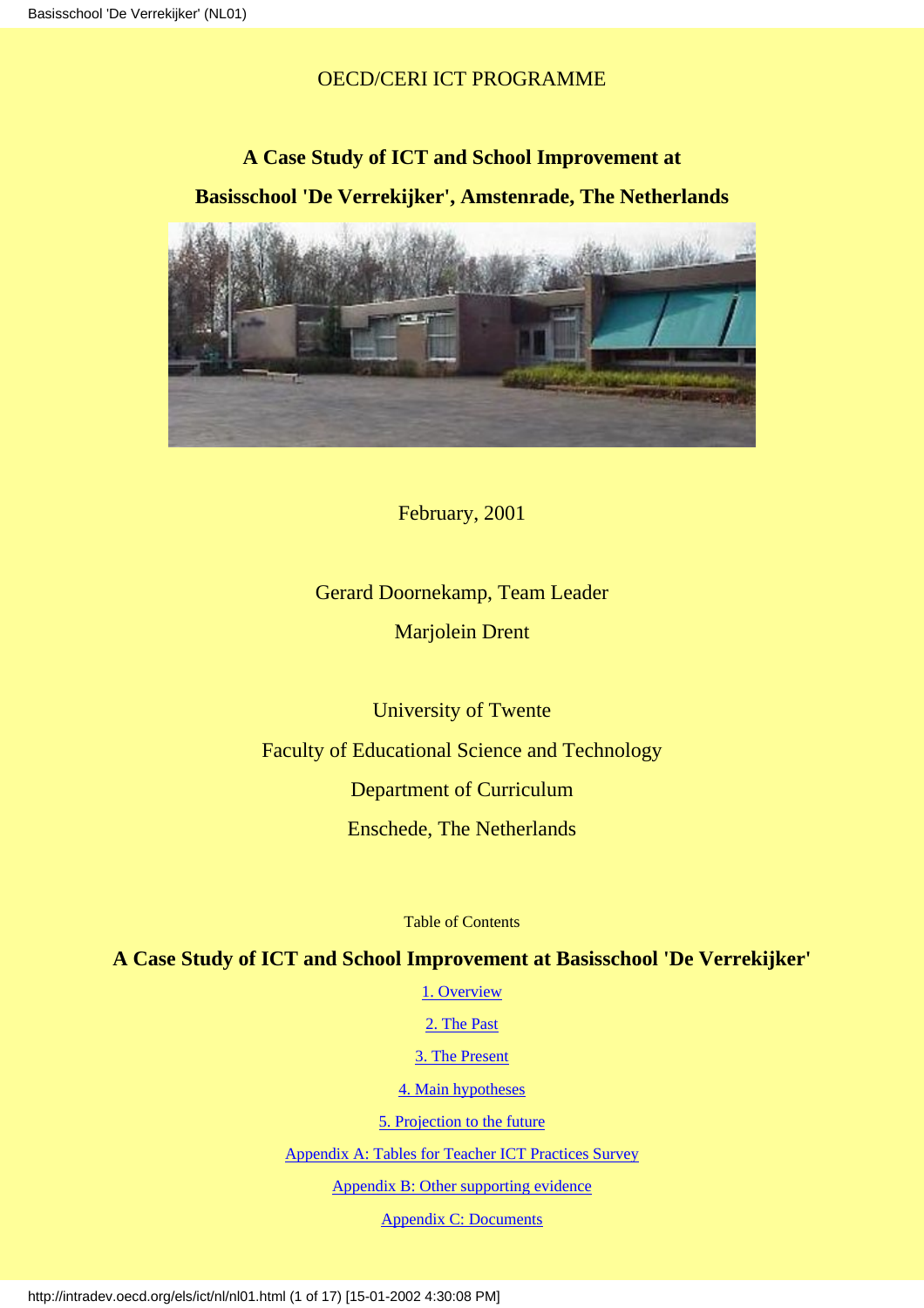# **A Case Study of ICT and School Improvement at Basisschool 'De Verrekijker'**

### <span id="page-1-0"></span>**1. Overview**

#### *1.1 School description*

Basisschool 'De Verrekijker' is a catholic school for primary education in a small village (Amstenrade) in the south of the Netherlands. Amstenrade has only one primary school. Most parents in Amstenrade choose this school for their children, but some choose a school in a neighbouring village because this school is closer to their homes. The income level of the parents is about mid (on average). About 320 students visit the school. The board of this school has four other schools in surrounding villages.

The school has twelve classrooms and a playroom for the young children. The computers are in the common lobby of the school. In the classrooms, the teachers have a computer on their desks. There are also one or two computers in each classroom for the students.

The educational staff of the school consists of a principal, fifteen teachers (four of them have a shared job), a remedial teacher, an internal counsellor, and a technology co-ordinator. The principal and the technology co-ordinator teach no classes. The seven teachers of grades 3 to 6 are involved in the innovation (some classes are combination classes or parallel classes).

The school has the traditional year group system. The developments in primary education have resulted in more attention to the individual student. The teachers apply differentiation within the groups.

#### *1.2 Educational system*

In the Dutch educational system, primary education starts at the age of four and ends at the age of twelve. The first two grades are Kindergarten. When a child has become five years of age, primary education is obligatory. Core objectives have been established for all subject areas and educational fields. For children with learning difficulties (related to behaviour), there is special education. The policy of the government is to keep these children in primary education ('Going to School Together'). By catering for a wider range of educational needs, these children can attend lessons in regular education.

After primary education, the students go to secondary education. They start with 'basic secondary education', after this period of two years they continue with pre-vocational secondary education, general secondary education (junior or senior), or with pre-university education.

#### *1.3 School improvement and ICT*

In fact, there are two innovations related to ICT running parallel at this school. The first one is the implementation of a student monitoring system for all grades. The second one is the implementation of designing and publishing of web pages by the students of the upper grades (i.e., grades 3 to 6, age 8/9 to 11/12). Word is used for creating HTML-documents (web pages), the documents are placed on the Intranet of the school; students and parents have access to the Intranet. The working method is based on independent information processing.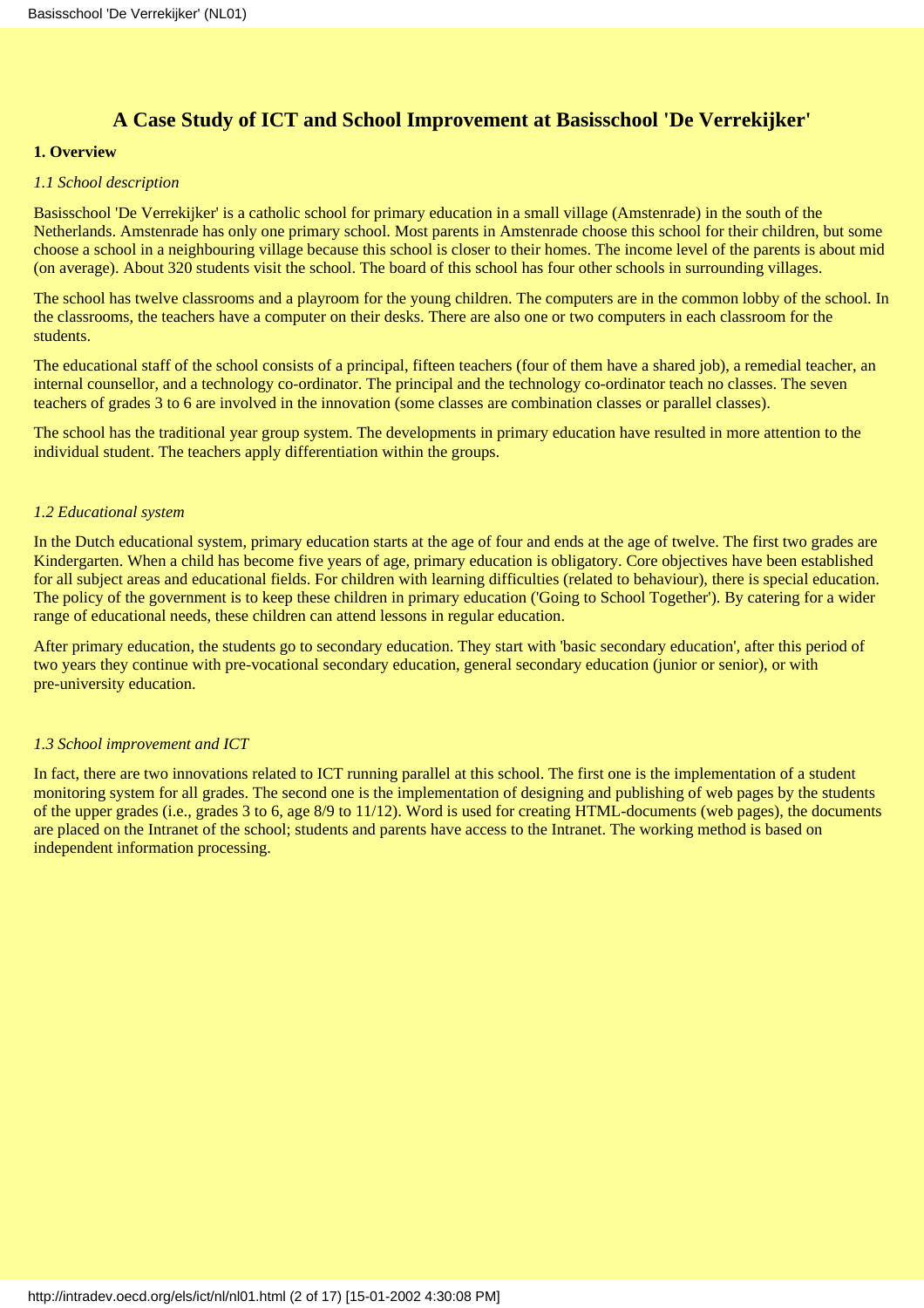

*Photo 1: Students working in the common lobby*

The initiative is with the students, the teacher supervises their activities. During one hour per week, students collect information, process this information and present their results to the class by means of a web page. In our case study of this school we focus our attention to the second innovation.

#### *1.4 Profits of improvement*

The innovation that we have studied is still in progress. All students of the upper grades have learnt the basic ICT-skills for making web pages and publishing these pages on the Intranet of the school. Now they write short stories, reports and poems and publish them. Later on, they will engage in doing projects (individually or in collaboration with other students), write about their findings and present their results on their websites. The surplus value of ICT is that everyone can read them and give his or her reaction.

Students will have to learn to work co-operatively and independently. They also need to plan their activities. They help each other when they have a problem.

By publishing the web pages on the Intranet communication is encouraged. Students, teachers and parents can give a reaction on a website by e-mail.

#### *1.5 Accomplishments*

In this innovation, most attention has been paid to teach the students the basic ICT-skills. Teaching materials have been developed by the technology co-ordinator. We observed that the students could apply these skills very well. Changing the design of a web page, adding a picture or a sound is done very rapidly. Typing a text takes a lot of time.

The students regard their activities as a good preparation for learning in secondary education. They say that they will be using the Internet for searching information when they will be doing a project. They have learnt to use a word processor and to scan images. They also think that they can help classmates who do not have these skills.

Many students use a computer at home, sometimes to prepare documents for their websites. The access to the Internet from their homes has increased because of the activities of the school.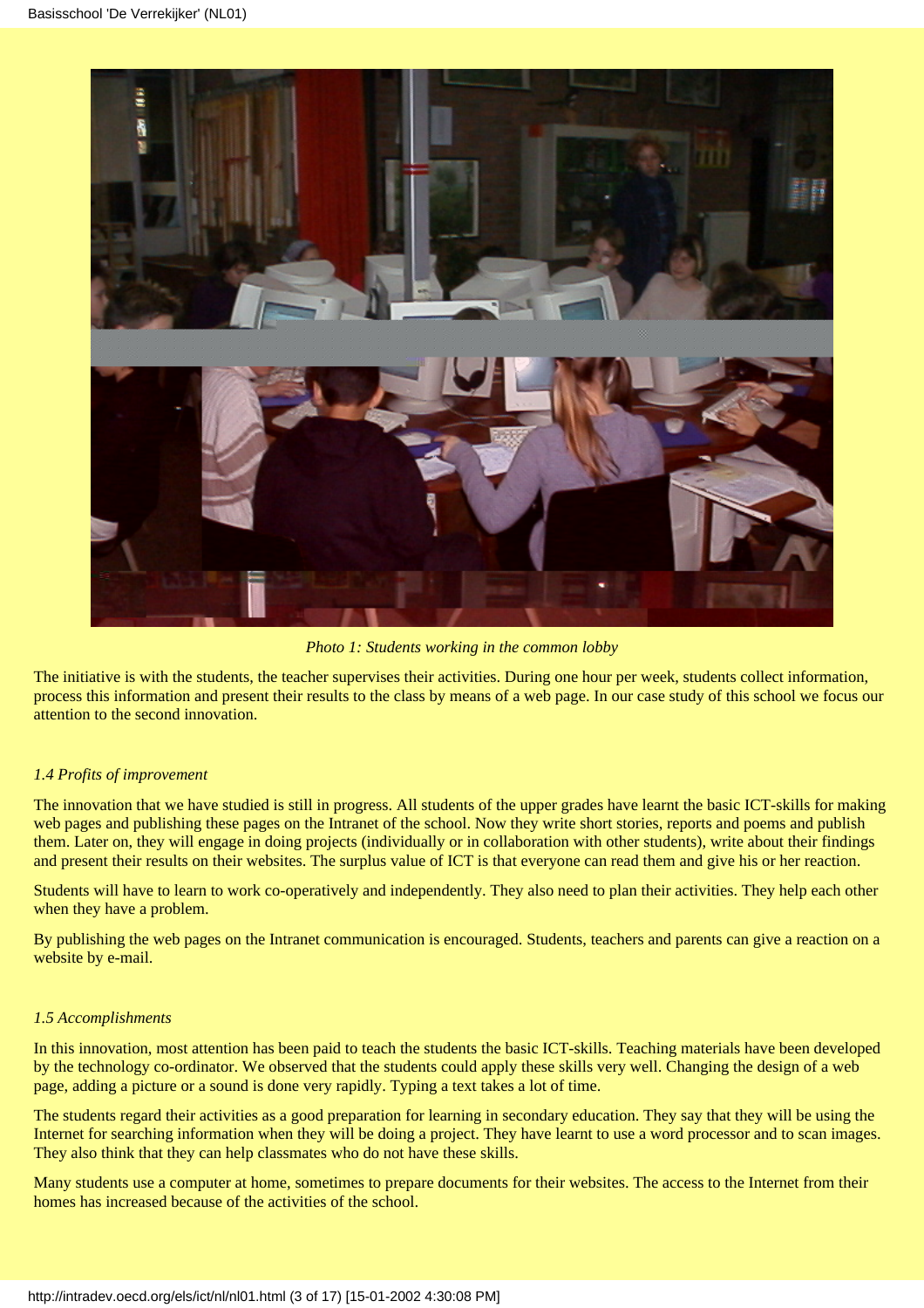#### *1.6 ICT use in the school*

The teachers use ICT for entering observations and other data in the student monitoring system, inspecting this system and setting up activity plans for those students who need extra attention. Teachers have also access to the information of their colleagues. If a teacher has observed a problem in his class, he can see whether a colleague has had this problem before and what he did to solve the problem.

Teachers also use ICT for preparing their lessons, writing activity plans. At home, they have their own computer. The Office programmes are available. Each teacher has an e-mail address. From their homes, they have access to the Intranet of the school, e.g., for printing documents at school.

In their lessons, the teachers use educational software. Most of this software is integrated into the textbooks the school uses for reading, mother tongue and arithmetic. But there are also other programmes (drill and practice programmes) and cd-roms, like Encarta. Kennisnet (a national computer network for schools and related organisations, which gives the schools access to the Internet) is used to collect information, as an alternative for the books in the information centre of the school.

The students can use the computer in their classroom or in the common lobby. In the afternoon, the common lobby is used for the innovation, while in the morning other classes can make use of the computers (mostly for educational programmes). In the common lobby, there are two clusters (octagonal tables) with 8 computers in each cluster. Each week, students work for about one hour individually or in pairs (these clusters are also used for training the staff) on their web pages.



*Figure 1: Layout of the common lobby*

At the end of the lesson, students are allowed to send e-mails, play games or browse Kennisnet. The students have their own website, e-mail address and mailbox at school (their parents have access to the mailbox).

#### *1.7 Primary innovations*

Computers have been used in this school for a long time. About fifteen years ago, the school received the first computers from a bank. Students of grade 5 and 6 worked with these computers during one hour per week.

The school has also participated in the so-called 'Comenius' project. This was a project of the government, aimed at the integration of computers in primary education. The school received one computer for every 60 students. According to the principal, the project failed in many schools. He bought several computers from other schools because they did not use them.

Next to these innovations in the field of ICT, the school has participated in several other innovations, like 'reading comprehension' and 'adaptive education'. The use of ICT by teachers and students in the two ICT-innovations (see section 1.1) enhance these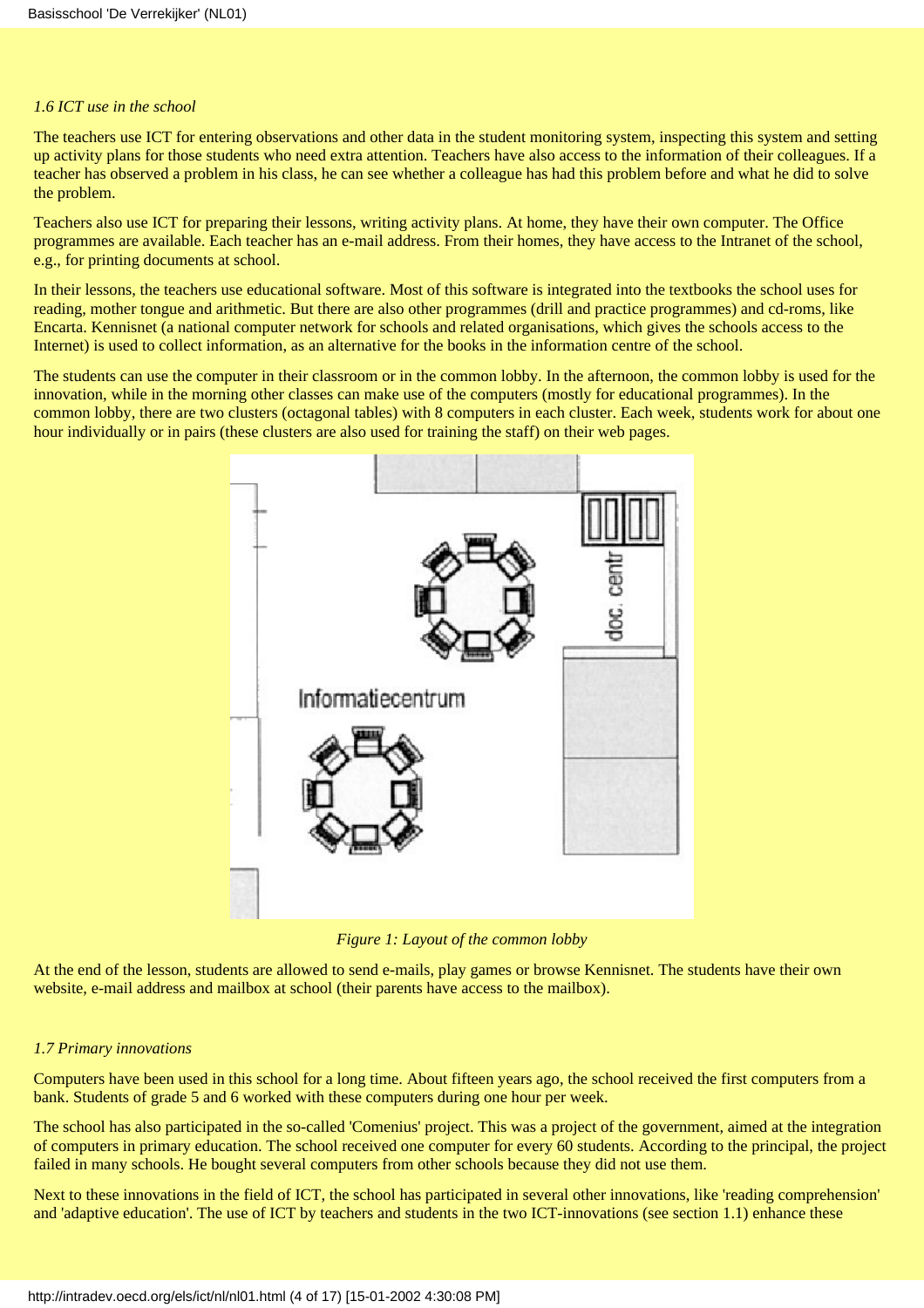innovations. One of the teachers understood how ICT could help him to implement adaptive education in his class. He has now a positive attitude towards that innovation, due to the use of ICT.

#### [Back](#page-0-0)

#### **2. The Past**

#### <span id="page-4-0"></span>*2.1 Innovation history*

From multiple sources we have been informed that the school has participated in several innovations and projects to improve the quality of education. The major innovations concern 'reading comprehension' and 'adaptive education'.

Some of these innovations are related to the 'Going to School Together' policy. By improving and catering for a wider range of educational needs for low ability students, the school wants to meet the differences between students. Independent learning can help the teacher to spend more time to students who need additional instruction. Also ICT is used in this school for this purpose.

The members of the staff have participated in several courses within the framework of staff development, like classroom management and effective instruction/teaching.

The ICT-innovation can be regarded as an extension of these innovations. The developments that are taking place in the school have been the starting point for the ICT-policy plan of the school. By applying to the 'Vanguard school'-project of the government in 1998, the school could realise its ICT-infrastructure and training of the staff. A connection to Kennisnet was also part of this project.

#### *2.2 Initiator of the innovation*

Both ICT-innovations have been initiated by the technology co-ordinator. Several years ago he started to develop his ideas how computers can be applied in education.

The technology co-ordinator has presented his ideas to his colleagues. By participating in the 'Vanguard school'-project, these ideas could be realised. He has written, with the help of some people, the ICT-project plan. The staff of the school fully agreed with the application and supported the ideas.

The technology co-ordinator has developed the teaching materials for his students in the period that he had his own class (now he teaches no classes). He used their reactions to adapted the lessons and develop new lessons. These activities made his colleagues enthusiastic about the use of ICT.

He also has set up the training for his colleagues: he prepared the materials and gave the instruction.

The technology co-ordinator has also organised training for parents. Since the parents have access to the Intranet of the school and the mailboxes of their children, many parents wanted to learn the basic ICT-skills. The parents have to pay for this training.

#### *2.3 Supporters of the innovation*

The board of the school has supported the innovation by organising a 'private PC' project as an incentive. Teachers could borrow money which will be deducted monthly from their salary to buy a computer. This also gave them a reduction on their income tax.

The management of the ICT-infrastructure is now done by the technology co-ordinator. In January 2001, he will leave the school. There is already a second co-ordinator who will take his place, but the technical knowledge of the ICT-infrastructure goes beyond of what can be expected from a teacher. Therefore, the supplier of the ICT-infrastructure will take over these tasks.

One of the parents maintains the website of the school [\(http://www.deverrekijker.nl/](http://www.deverrekijker.nl/)). Together with other parents, he came with the suggestion to arrange chat facilities on the website. The technology co-ordinator supervises these activities and takes care of the technical aspects of the website.

#### *2.4 Innovation problems*

The ICT-project plan is very ambitious with regard to the ICT-infrastructure. The finances from the 'Vanguard school' project were not enough. Each participating school in this project receives 130.000 Dutch guilders. The ICT-infrastructure (computers, network, and server) as well as the training of the teachers has to be financed with this budget.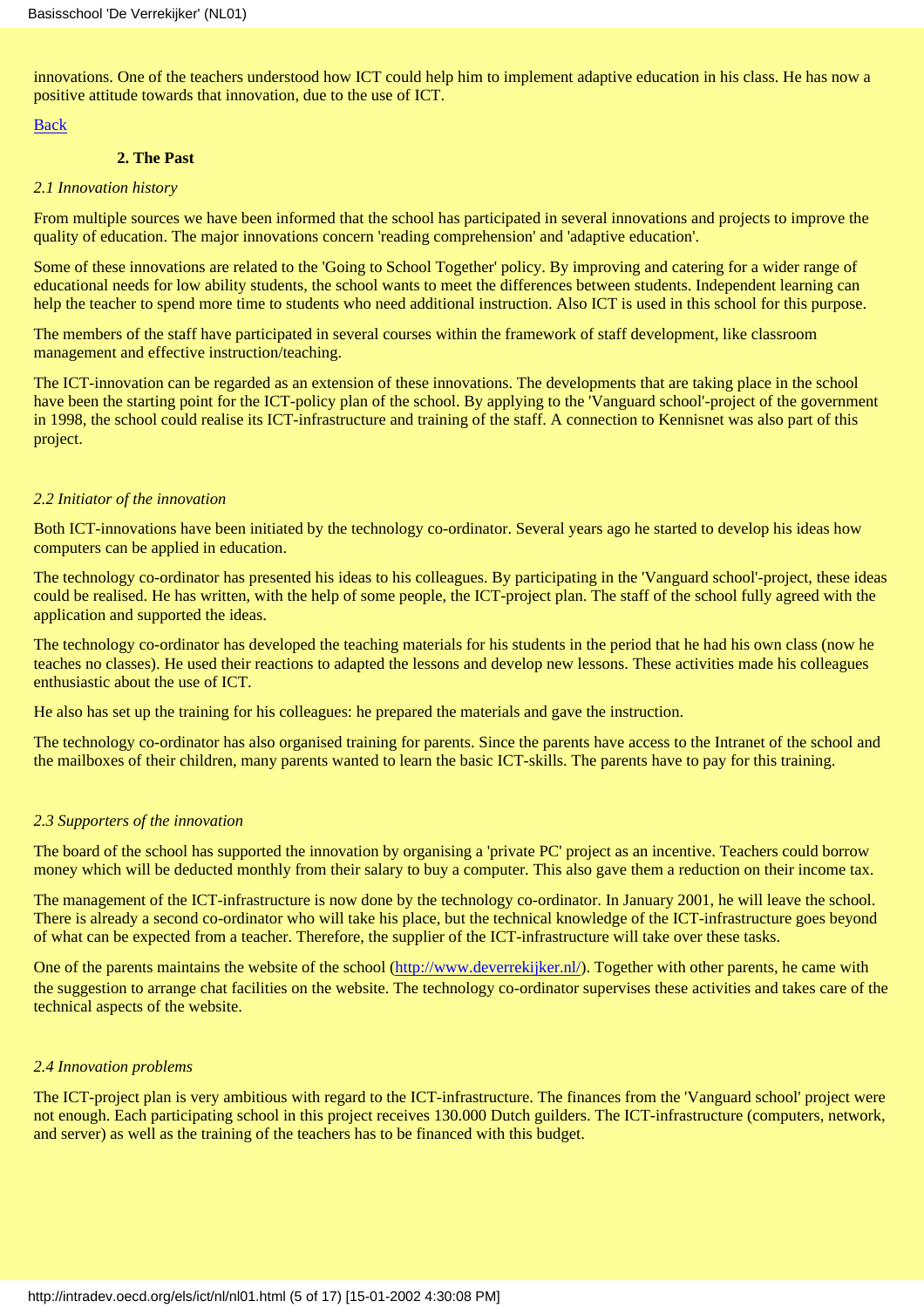

*Photo 2: The teacher supervises the students*

The principal has discussed this problem with the board. By paying the ICT-training from the normal training account and withdrawing money from an account with a high balance, the ICT-infrastructure could be realised.

Several (regional) organisations promised to give money to the school for the innovation. But the school has not received any money from them.

The management of the ICT-infrastructure is a serious problem. If ICT has to be integrated in education, attention and money has to be paid to management. If not, the principal foresees that integration will fail, like the 'Comenius' project.

With the (increasing) number of students per class, the two clusters in the common lobby will not be sufficient in the long term. The technology co-ordinator thinks that a third cluster will be needed.

The innovation gives also an organisational problem. The common lobby is an open area in the middle of the school. Enthusiastic students can sometimes produce a lot of noise and maybe disturb other classes.

[Back](#page-0-0)

## **3. The Present**

#### <span id="page-5-0"></span>*3.1 Diffusion patterns*

The technology co-ordinator has presented his ideas to his colleagues at a meeting. There was no resistance to the proposed ICT-project plan. All staff member were enthusiastic from the beginning. Some teachers had concerns about the technical aspects (hesitance to work with technical devices).

The technology co-ordinator started with the personal use of ICT, then the educational use followed. He has chosen for this approach because in this way the members of the staff would recognise the surplus value of ICT. When they experience the benefits for themselves, they will also use ICT in their teaching. Not both at the same time or in the reversed order, this is the opinion of the technology co-ordinator regarding the diffusion of the innovation. Doing two things at the same time charges the teachers double and then they will not accept the innovation.

#### *3.2 Staff development and involvement*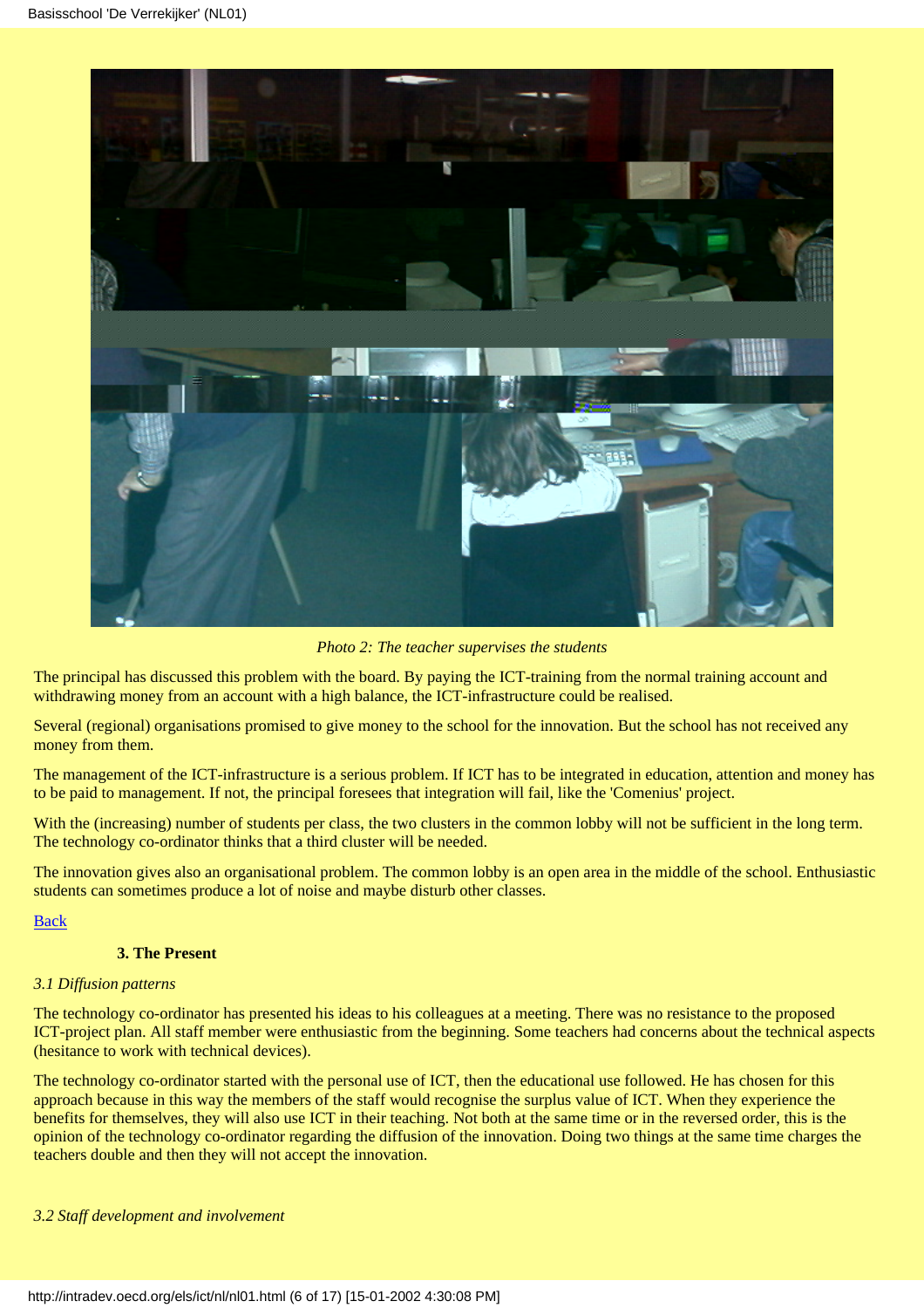As part of the innovation, the technology co-ordinator has trained the staff of the school in the basic ICT-skills (Windows 98, Office programmes [Word], Internet). This training lasted one year, nearly every Wednesday afternoon (four hours). All have achieved the European Computer Driving Licence (ECDL). One teacher, who was appointed after this training, will join the training for the parents. The cost will be paid from the training budget.

It was not easy for the teacher to keep up the pace of the training. Sometimes, the principal and the technology co-ordinator discussed the need to slow down. Some teachers needed some encouraging because they did not feel comfortable with the computer.

Though they have learned the basic ICT-skills, one of the teachers states that is it necessary to practice regularly until it has become automated. If you do not use it during a couple of months, you will loose your skills.

At this moment, the technology co-ordinator gives training every three or four weeks, during one hour. Mostly it is a new topic, but sometimes the teachers ask to repeat a topic. The teachers also learn from each other. When a teacher has a problem or question he/she goes to a colleague who knows more about it for help. They also go to the technology co-ordinator. It is the task of the technology co-ordinator to help those who have problems with ICT. He recognises that some teachers have problems.

One of the teachers notices that the training was not aimed at the educational use of ICT. But she talks about it with her colleagues. They ask each other how they instruct a certain topic with ICT and then they get a suggestion from a colleague. Another teacher says that he knows enough to use ICT in his class.

The technology co-ordinator has done several courses (Windows NT, network management, Exchange), but also learned a lot by working together with professionals.

#### *3.3 Role of leadership*

The principal of the school creates the conditions for the staff to develop themselves. He has given and still gives space to the technology co-ordinator to implement the innovation. If there is a question from another school about the innovation, the principal passes it on to the technology co-ordinator, because he does not know every detail.

According to the principal, is it important to be not so formal when it comes to questions of the staff, but always look for a solution. In an atmosphere of trust, teachers are willing to do some extra if the school does some extra to them if they ask a favour (and it is reasonable). This mutual understanding is the basis for co-operation.

He has delegated several tasks to teachers: the deputy principal has the educational affairs and all matters concerning ICT are delegated to the first and second technology co-ordinator. They have a budget and are responsible for their tasks. But the principal says that he takes the final responsibility. He does not want to call it mandating.

According to the parents, everything in the school is well organised. They attribute this to the principal. Some of them prefer a less formal approach, but recognise that the school pays attention to discipline, norms and values.

#### *3.4 ICT-innovation Connections*

The school does not put teachers under pressure to use ICT, but does encourage them to use it. If they need help, the technology co-ordinator will spend time to instruct a teacher individually. They want to prevent that one or more teachers cannot keep up with the developments, especially with regard to the student monitoring system, because the one who stays behind will influence the pace of the development.

The staff of the school has become very dependent on ICT. They use daily the computer for entering data into or consulting the student monitoring system. Their monitoring system is based on technology. Teachers use the computer frequently for preparing their teaching or drawing up activity plans. Documents made at home are sent over the Internet to the printer at school.

Other schools frequently visit the school. Being a 'Vanguard school', the school has to inform other school upon request. The school, especially the technology co-ordinator, is invited regularly by others to present their ICT-activities. In the future, this will take place more frequently.

#### *3.5 ICT-infrastructure*

The school has forty-three computers: thirty-four (all multimedia computers, i.e., equipped with a CD-ROM and a sound card) for educational purposes and nine for managerial purposes. They are all connected to the internal network of the school. The school has its own DHCP-server for an Intranet. The server is also connected to Kennisnet. With Kennisnet, the school is connected to the Internet. The school has chosen for this infrastructure because of the problems with the connections the school does not want to dependent of Kennisnet. Laser printers, a video-projector and a scanner are available in the school. In the future, the school would like to buy a digital video camera. This camera can be used to observe students in the classroom.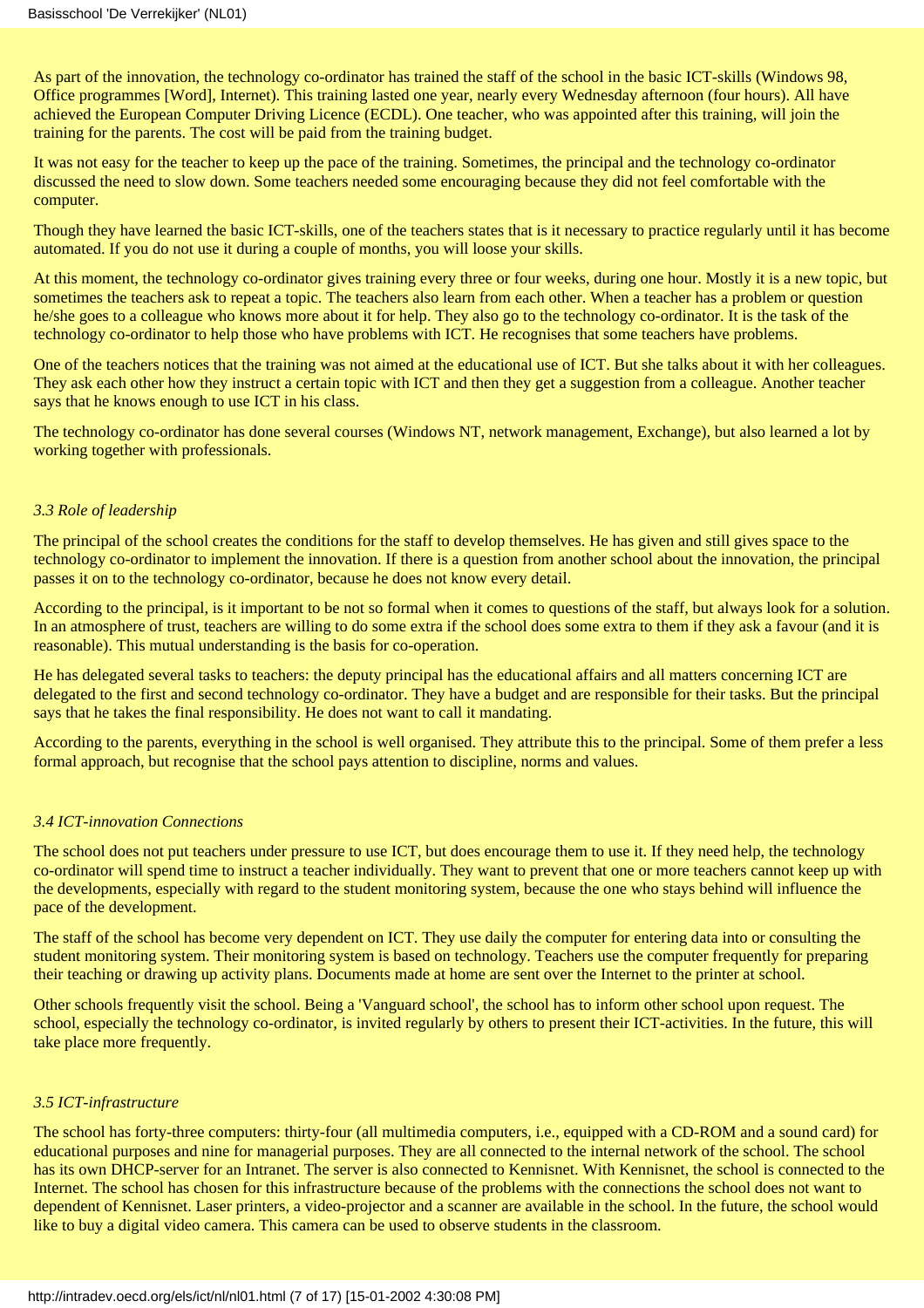Computers are available in the common lobby (sixteen) and in the classrooms, one for the teacher and one or two for the students. The room in the classrooms is limited to place more computers. All classrooms are connected to the Internet.

Students as well as parents think that the computers in the school are up to date. For Word you do not need the newest computer, according a student.



*Photo 3: Cluster (octagonal table) with eight computers*

The web pages of the students are published on the Intranet of the school. Those who have permission (teachers, students and parents) can only access this Intranet. In this way, the school wants to protect the websites from the Internet. Students can send e-mails to other students of the school. If they want to send an e-mail to a person outside the school, they have to ask permission. In most cases, they are allowed to send the e-mail.

The school does not have received information yet (from the parents) that students are abusing the facilities (sending unfriendly e-mails to classmates).

The computers are not available for the students after the school hours. The school would need someone for supervision. About eighty percent of the parents have a computer, so there is no need for access after the school hours.

Technical support is provided by the technology co-ordinator. He installs hard- and software, gives technical support to teachers, and organises ICT training for the teachers. From January 2001, when the technology co-ordinator has left the school, technical management will be contracted out to a company. The new technology co-ordinator will do only small problems.

#### *3.6 Effectiveness*

The respondents notice the students are very enthusiastic. In the innovation, the students need to demonstrate other skills. You can observe that some students change completely: from inactive and not interested to very active and highly motivated.

A teacher says that the students have become more independent, but wonders whether this is caused by this innovation because in the classroom she also pays attention to independent working.

At this moment is not yet possible to compare the results of the students in the innovation with the results before the innovation was implemented, because there is no material now. Students do not have published their projects on the Intranet yet. A teacher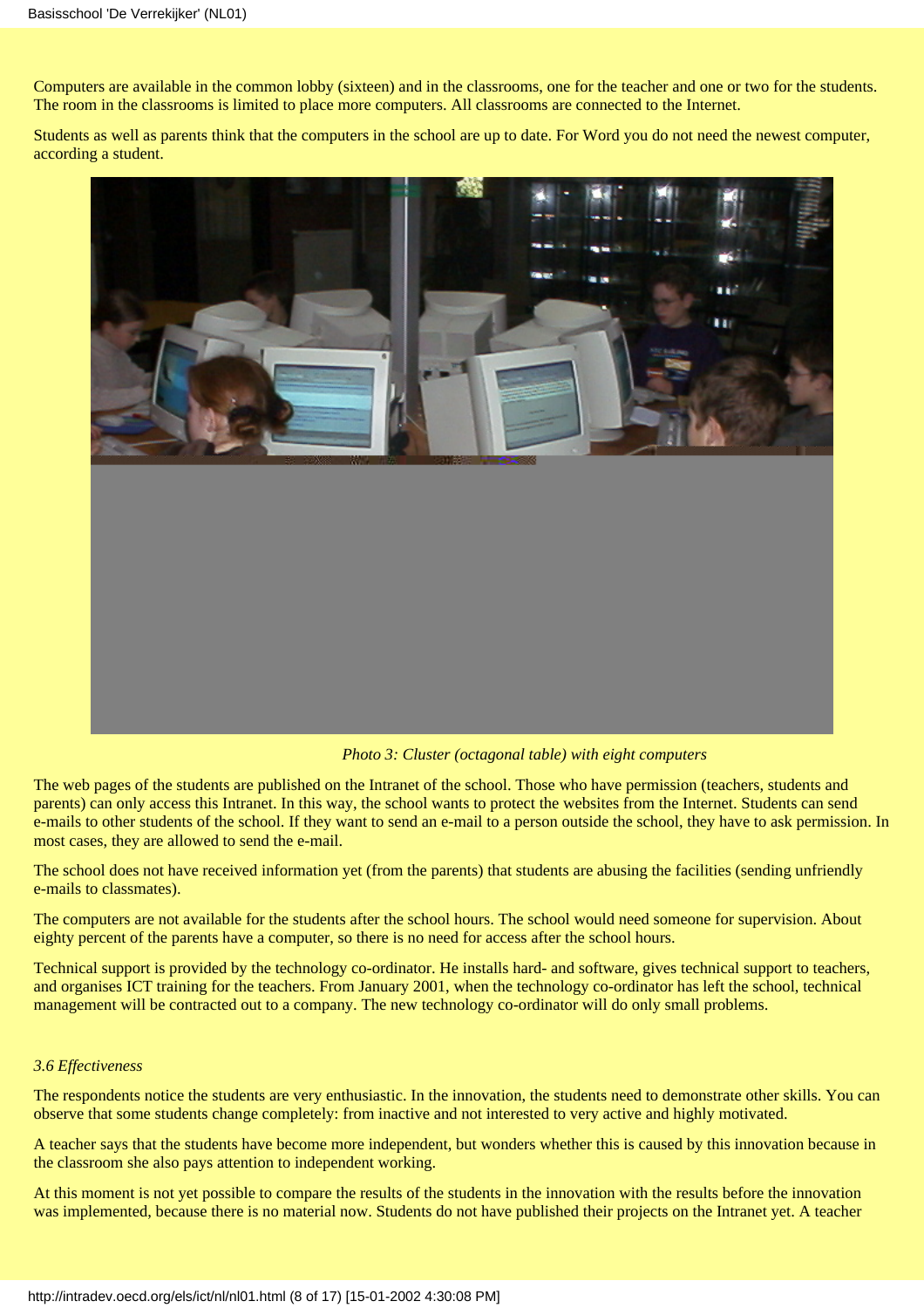believes that it will take five years before results can be seen. The innovation is still developing and it is not known what will be the end.

This teacher also questions the effects of educational programmes. He thinks that it is the medium that motivates the students, but they would have learned it in the traditional way too, without the computer.

We noticed that the students are very skilful. Students learn very quickly, according to a teacher. The students themselves say that they have learned a lot at school. Before, they did not have the basic ICT-skills to design a web page. Also parents agree, according to them is not problematic for their children, because they will learn it easily.

#### *3.7 Academic rigour*

In this innovation, the students learn the basis ICT-skills. The students learn what they need to make and publish a web page. The school teaches students to write a story in Word, to save the file in HTML (web page), they learn how they can change the lay-out of their text, how to add a background. They learn how they can add images and sounds to their web pages and how they have to make links to other documents or to bookmarks in their document. They also learn some basic aspects of Windows (how to copy a file, etc.), how to write and send an e-mail, and how to browse the Internet.

The ICT-skills are not related to a specific subject area. Though the technology co-ordinator had suggested to the teachers to use a text of a web page to talk about the structure of the text and how a student composes the text. This text from a web page can replace a text from the textbook they use for reading comprehension.

He also notices that the initiative in the classroom is with the teacher and not the students. The teacher asks the questions and students answer, but they forget to ask other students what they think of an answer: let students react on each other. When they have learned this skill, they can apply this skills when give a reaction to each other's web pages.

Because of the introduction of ICT, some skills may get less attention, while other skills have become (partly) ICT-skills (writing skills became typing skills).

The projects the students will do after they have learnt the basic ICT-skills can be linked to any subject area. The principal told that they would set up three displays in the common lobby with materials (books) for three subject areas (biology, geography and history). The students can make use of these materials when they are collecting information for the project they are working on.

#### *3.8 Equity*

The school does not notice that there are differences between girls and boys when it comes to the use of ICT. The principals and a teacher confirm that both sexes are equally skilled in making web pages and applying ICT-skills, though the teacher notices that the topics and the design of the web pages slightly differ between girls and boys, e.g., the choice of colours and images.

A more serious difference has been observed between the high ability and the low ability students. The high ability students profit more from the use of ICT. The teachers agree that the low ability students are not really interested, they learn the more basic skills and do mostly educational programmes, but the high ability students are more curious, they take the initiative to use the possibilities of ICT. The first type of students will use the computer for 'reproduction', while the second type will use the computer as a 'production' tool.

The principal supposes that differentiation will be needed in the future. Just as in the other subject areas, the teachers have to adapt their teaching to the abilities of the individual student.

The technology co-ordinator has noticed that students, who have ICT-facilities at home and may use these facilities, are handier and learn the skills quicker. He says that many parents encourage their children to use ICT. The parents confirm that their children use the computer very frequently at home. Having not a computer at home does not imply that those students are not skilful or perform less than other students. An example of some students shows that it needs not to be a disadvantage. They are very motivated to use the computer and have become very skilful.

#### *3.9 Sustainability*

The technology co-ordinator has taken the initiative for this innovation. This school year he teaches no classes and can focus all his attention on the two innovations. In January 2001, he will leave the school. They have agreed that he will assist the school during the remainder of the school year, each month he will be in the school for a couple of days. He wants to develop new lessons. The teachers are aware that the situation will change, they want to continue the innovation, but need someone who will take the lead. One teacher says that they also have to think and discuss the content and the vision on how ICT is used in the school. He expects that the school will loose its leading position. As a 'Vanguard school' you have to share your experience with other schools.

The principal raises the topic concerning the costs and the management of ICT. After a certain period the computers have to be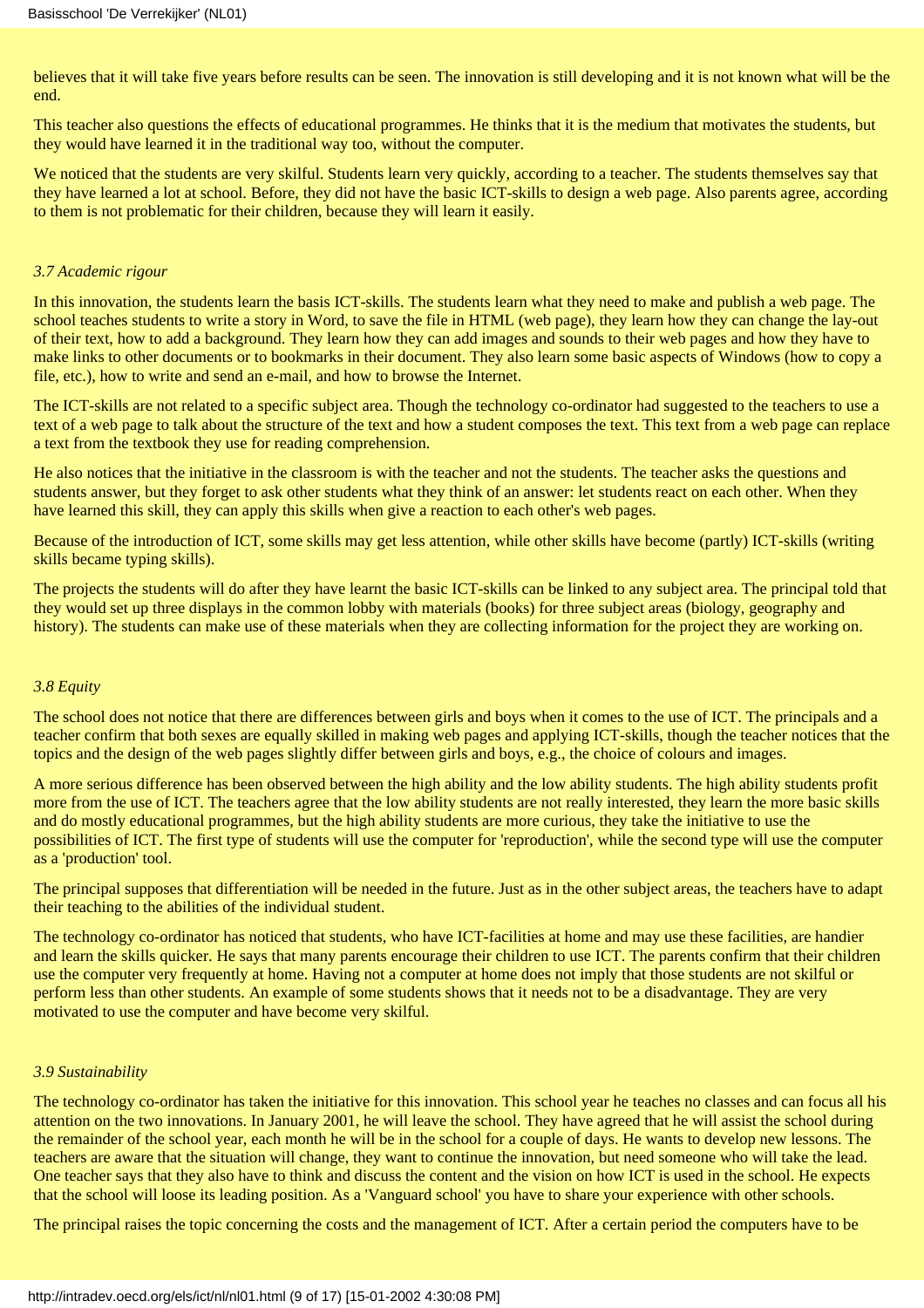renewed. The government will have to realise what this means for all schools. He also mentions the costs of electricity and the connection to Kennisnet (subscription costs). The money the school receives per student, does not cover the costs of the replacement of the computers, etceteras.

To maintain the ICT-infrastructure and to solve problems, the school would need someone who looks after the infrastructure full-time. Up to now this is done by the technology co-ordinator. After he has left, the provider of the ICT-infrastructure will do the management. The second technology co-ordinator will do only some simple activities.

The principal says that the members of the staff are worried about the period when he will leave the school. In about one year, there will be a new principal. What are his of her ideas about ICT? What kind of person will it be?

#### *3.10 Scalability*

For the implementation of this innovation, a school needs to have an area in the school where all students of a class can work individually or in pairs with computers at the same time. This can be a classroom (a computer lab) or a common lobby as in this school. Another requirement is, according to the technology co-ordinator, an Intranet in the school. The structure of the Intranet should not be complicated.

Two 'Vanguard schools' in the region have implemented the same ICT-infrastructure. The technology co-ordinator has informed the co-ordinators of these schools. One of the schools has already started with this innovation.

The principal points out that the success of the implementation also depends on the staff of the school. If there is not a good atmosphere, or when there are large problems within the school, the implementation will fail. One of the teachers agrees with this view.

The staff has to be trained. This will take place after the school hours. Does the staff of the school want training during one school year? According to one of the parents training of all members of the staff is a requirement. A school with an ICT-infrastructure but without training will not be successful.

A school also needs some enthusiastic teachers who take the lead, support each other, and convince their colleagues. This should result in a vision on how ICT will be used in the school and to which everybody agrees.

#### *3.11 Results of the Teachers ICT Practices Survey*

Thirteen teachers have completed the survey (8 women, 3 men, 2 unanswered). Six of them have a class in the lower grades (K1, K2, grades 1 and 2) and seven in the upper grades (grades 3 to 6). Tables with the results are presented in Appendix B.



*Photo 4: Classroom (note the computer on the desk of the teacher)*

Most of them feel (very) comfortable in writing a paper, searching information on the World Wide Web, using a database, and sending and receiving e-mail. They do not feel comfortable of somewhat comfortable in creating and maintaining web pages, programming, drawing a picture or diagram, and presenting information.

In the past school year teachers of the upper grades used the World Wide web, created web pages, sent and received e-mail, used a word processing programme several times each month in their classes. They used the computer to play games in their classes a few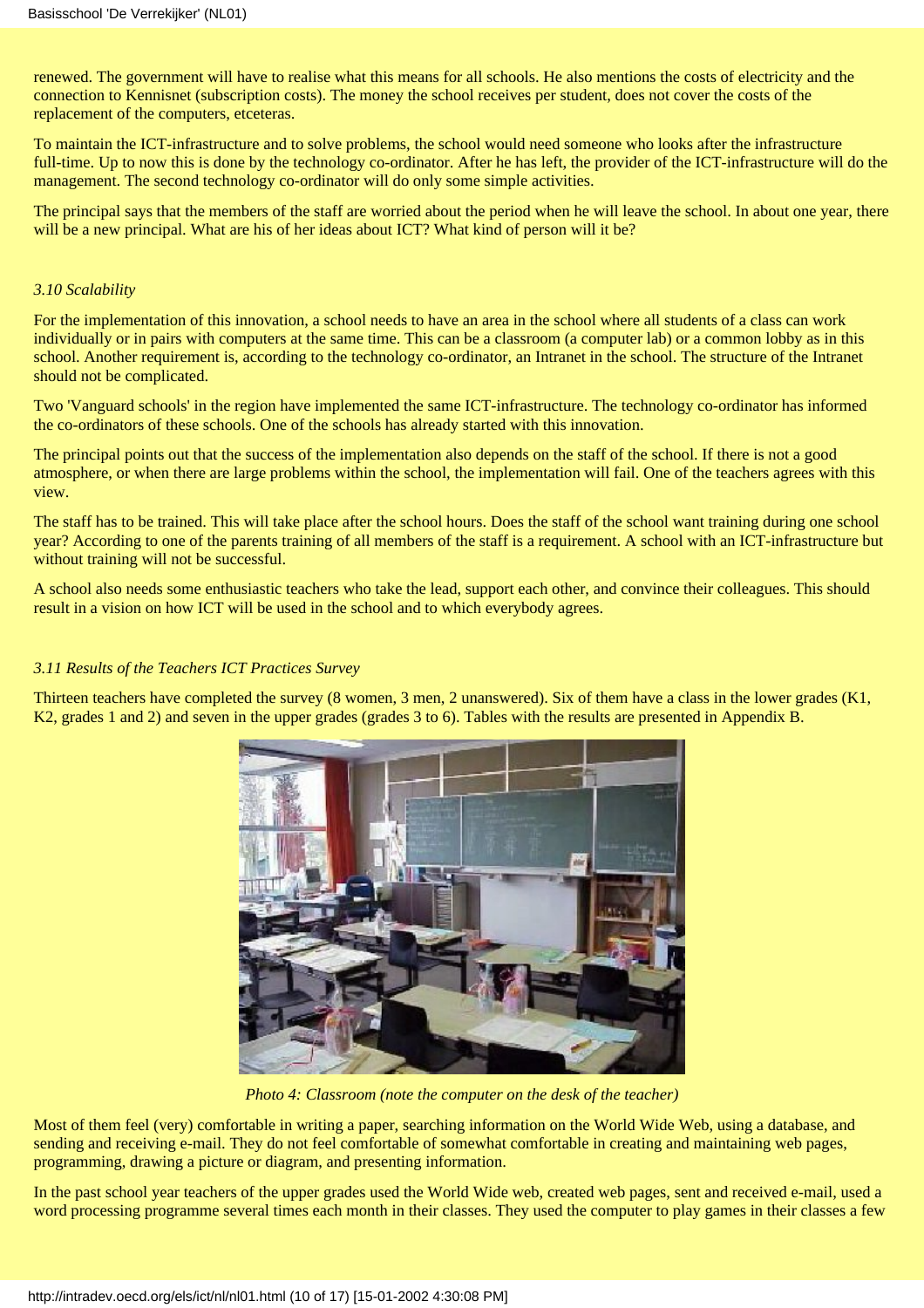times. Hardly or never, they used a spreadsheet, graphics programme, or presentation programme or joined in an on-line forum or chat room. The use of instructional programmes varied in these classes from never to several times each month.

The respondents rate their ability to use a computer as fair (77%) or good (23%).

Student computer use was not used for grading. Nearly 55% created or modified a website with their class. Nearly a quarter of the respondents indicated that most of the computer use in their classes was directly related to the course content. Two-thirds answered that most of the computer use that they assigned was done by students individually.

Six teachers allowed students to search on the World Wide Web on designated sites only; two teachers gave some restrictions. Nearly 70% used the computer at home for preparing their teaching several times each week.

None of the respondents had participated as a student or instructor in a virtual course through the Internet. Seldom, students are involved in collaborative learning over the Internet with students from other classes. Only one respondent 'yes'. Nearly one third of the respondents was using technology to collaborate with other teachers.

Nearly all teachers sent one to five e-mail messages each day on average.

Eight teachers have updated an application programme, five have recovered a damaged file, seven have created a web site, and five have developed a database.

#### [Back](#page-0-0)

#### **4. Main hypotheses**

#### <span id="page-10-0"></span>*4.1 Technology is a strong catalyst for educational innovation and improvement*

The technology, used in this innovation, can be regarded as an extension of previous innovations in the school and has enhanced the innovation (section 1.6). The innovations, mentioned in section 2.1, were aimed at improving the quality of education. In this ICT-innovation the school wants to realise independent and collaborative learning. What is learned in reading comprehension, can be applied in writing web pages (section 3.7). The Intranet is used to publish their products (sections 1.2 and 3.5), aimed at the communication between the student and other persons (e.g., parents, teachers, and classmates). However, the possibilities to search the World Wide Web and to communicate with persons outside the Intranet are limited (section 3.5).

On a smaller scale, technology has stimulated a teacher to make activity plans for students with learning difficulties in his class.

Evidence is present to support the hypothesis, though the final aim of the innovation has not been reached yet. The school has a clear vision on teaching and learning, and ICT fits well in this vision.

#### *4.2 The diffusion followed the traditional diffusion pattern for innovations*

The innovation was the idea of the technology co-ordinator (section 2.2). He convinced his colleagues of the possibilities of the innovation. The staff of the school agreed. The number of teachers is small (section 1.4) and there is a good atmosphere (section 3.3). This may have contributed to a unanimous stand: there were no early or late adopters, or resisters.

It should be mentioned that some teachers do not feel comfortable with regard to the technical aspect of the innovation (section 3.1). Now and then, they need extra assistance. But this fact did not result in a refusal to agree with the innovation.

The approach by the technology co-ordinator (first personal use, then educational use; section 3.1) may also have contributed to the adoption and implementation of the innovation.

It can be concluded that evidence is found for supporting the hypothesis. However, the diffusion pattern in this school is not so complicated.

#### *4.3 Successful implementation of ICT depends mostly upon staff competence*

In fact, the staff in this innovation is limited to one person. The technology co-ordinator has developed the lessons for the students (section 2.2). The teachers of the upper grade use/implement these lessons. The ICT-infrastructure of the school (section 3.5) and the organisation of the innovation (section 1.5) also influence the outcomes of the innovation. The students have also contributed to the outcomes at an earlier stage. The technology co-ordinator developed the teaching materials in his class (section 2.2). The students made suggestions for lessons. Their competence helped to improve the teaching materials.

It is not possible to support or to reject the hypothesis. This hypothesis and the rival hypothesis have elements that apply to this innovation.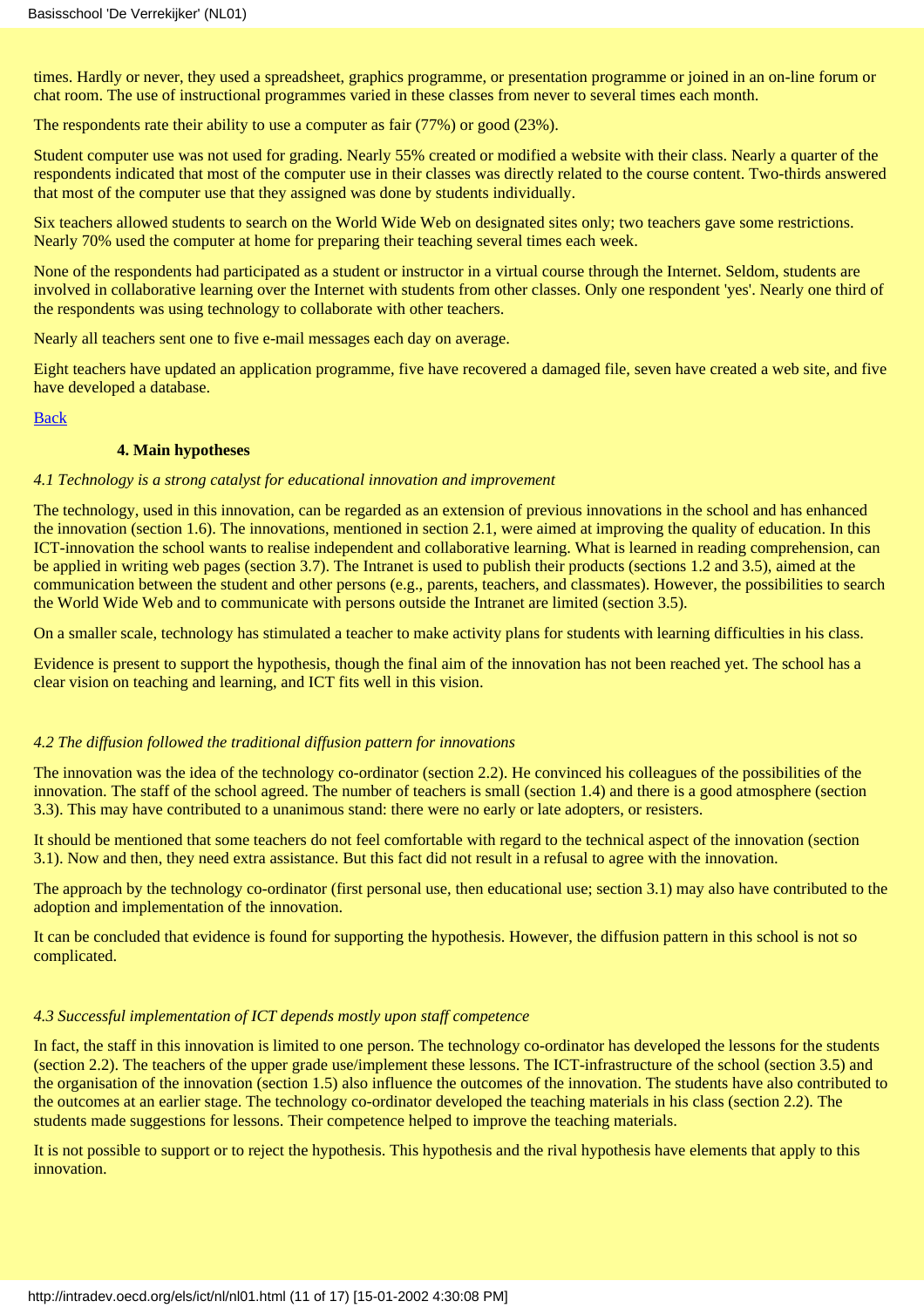#### *4.4 Gaps in academic performance between high and low poverty students will not increase*

During about one hour per week, the students work on their web pages (section 1.5). After the school hours, the students do not have access to the computers in school (section 3.5). One of the reasons is that most students have a computer at their disposal at home (section 2.2). About eighty percent of the parents have a computer (section 3.5). The technology co-ordinator mentioned two students who do not have a computer at home. They are active in school and have become very skilful and do not show any disadvantage. But this is only one case. On the other hand, students tell that they go friends or relatives who have a computer (although they have a computer at their disposal; section 1.3).

The teachers did not notice differences between high and low poverty students, but did between low and high ability students (section 3.8).

At this school, there are no real high poverty or low poverty students. Some do have access to ICT at home, but they can compensate this in different ways. Differences or an increase of the gap due to unequal access to ICT have not been reported. This supports the hypothesis.

#### *4.5 Successful implementation of ICT will lead to the same or higher academic standards*

This hypothesis is not quite applicable to this innovation because students do not really browse the World Wide Web. At this moment, their searches are limited to the website of Kennisnet (section 1.5). The teaching material that is used in the innovation, developed by the technology co-ordinator, deals with the basic ICT-skills.

More important to the successful implementation is the strategy that was followed: after the installation of the ICT-infrastructure, care was taken for the personal (i.e., teachers) use (and training) and then educational use (section 3.1). Teachers have achieved their European Computer Driving Licence (section 3.2). This strategy takes a number of years and therefore, the innovation is not finished yet. It will take some years before results can be seen (section 3.6).

Though not completely applicable, evidence is present that may support this hypothesis in the future.

#### [Back](#page-0-0)

#### **5. Projection to the future**

#### <span id="page-11-0"></span>*5.1 Sustainability*

The innovation has a solid foundation in several ways. It is integrated in the school policy. The ICT-infrastructure is up to date, though the number of computers in the common lobby is minimal. The staff is well trained. New staff members have to be at the same level, or have to learn the basic ICT-skills.

A possible problem may rise when the technology co-ordinator has left the school. The teachers have to take up what he has done and continue the innovation until the goals are met. They think that it will slow down the innovation process and that they will lose their leading position to other schools.

Another problem is possible when the principal leaves the school. The principal is aware the teachers are worried about this, not only for this innovation. What will be the vision of a new principal on teaching and education, the use of ICT and the innovation in particular?

At this moment it is not possible to foresee what will happen.

#### *5.2 Scalability*

This innovation can be transferred to other schools. In section 3.10, some requirements are mentioned. In combination with an enthusiastic technology co-ordinator, supported by one or two teachers, a successful implementation of this innovation is possible.

The development stage is finished. The products (teaching materials for students, layout of the infrastructure) are available for other schools.

More problematic can be that the ideas of the innovations do not fit with the vision of a school towards teaching and learning and the use of ICT. The innovation is not just learning how to make a web page. It is part of a philosophy that starts with the previous innovations. Only schools which have gone through the same (or nearly) the same development can implement this innovation successfully.

<span id="page-11-1"></span>[Back](#page-0-0)

#### **Appendix A: Tables for Teacher ICT Practices Survey**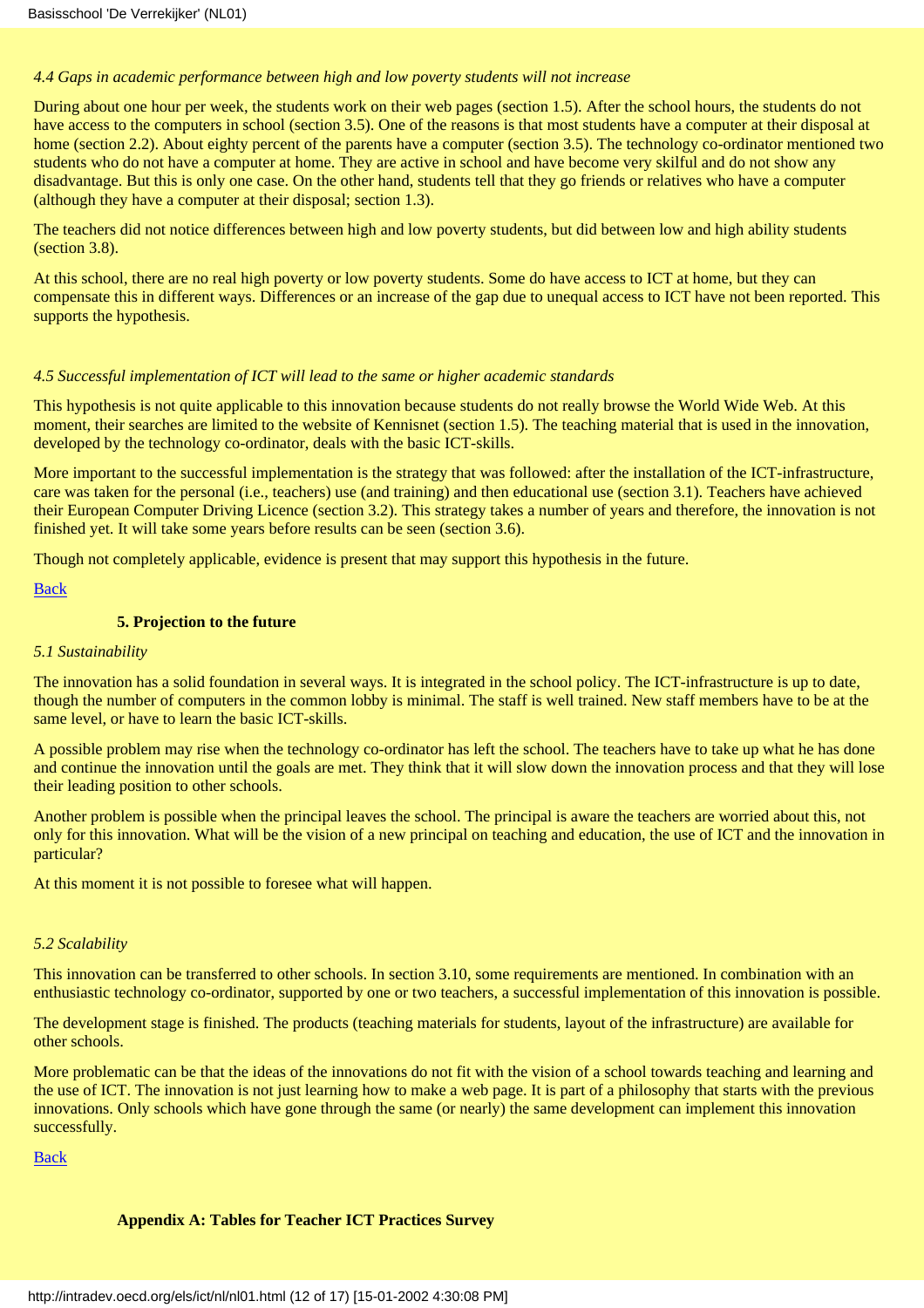| the contract of the contract of the contract of the contract of the contract of the contract of the contract of |              |       |        |
|-----------------------------------------------------------------------------------------------------------------|--------------|-------|--------|
|                                                                                                                 |              | Count | Col %  |
|                                                                                                                 | female       |       | 72,7%  |
| Gender teacher                                                                                                  | male         |       | 27,3%  |
|                                                                                                                 | not answered |       | 18,2%  |
| Group Total                                                                                                     |              | 13    | 118,2% |

# *Gender of the respondents*

### *How comfortable are you with using a computer to do each of the following?*

|                        | Create and maintain web pages |        |          | Write a paper | Search for information on the<br>World Wide Web |        |
|------------------------|-------------------------------|--------|----------|---------------|-------------------------------------------------|--------|
|                        | Count                         | $\%$   | Count    | %             | Count                                           | $\%$   |
| not at all comfortable | <sub>0</sub>                  | 46,2%  | $\theta$ | ,0%           |                                                 | ,0%    |
| somewhat comfortable   |                               | 38,5%  | $\Omega$ | ,0%           |                                                 | 15,4%  |
| comfortable            |                               | 7,7%   | 3        | 23,1%         | 6                                               | 46,2%  |
| very comfortable       |                               | 7,7%   | 10       | 76,9%         |                                                 | 38,5%  |
| Total                  | 13                            | 100,0% | 13       | 100,0%        | 13                                              | 100,0% |

*How comfortable are you with using a computer to do each of the following? (continued)*

|                        | Use a data base |               | Send and receive e-mail |        | Programming (i.e., use a<br>programming language) |        |
|------------------------|-----------------|---------------|-------------------------|--------|---------------------------------------------------|--------|
|                        | Count           | $\frac{0}{0}$ | Count                   | $\%$   | Count                                             | $\%$   |
| not at all comfortable |                 | ,0%           |                         | $,0\%$ | 13                                                | 100,0% |
| somewhat comfortable   |                 | 30,8%         | $\theta$                | $,0\%$ |                                                   | ,0%    |
| comfortable            |                 | 53,8%         | 4                       | 30,8%  |                                                   | ,0%    |
| very comfortable       |                 | 15,4%         | 9                       | 69,2%  |                                                   | ,0%    |
| Total                  | 13              | 100,0%        | 13                      | 100,0% | 13                                                | 100,0% |

*How comfortable are you with using a computer to do each of the following? (continued)*

|                        | Draw a picture or diagram |        | Present information (e.g., use<br>PowerPoint) |        |  |
|------------------------|---------------------------|--------|-----------------------------------------------|--------|--|
|                        | Count                     | $\%$   | Count                                         | $\%$   |  |
| not at all comfortable | 3                         | 23,1%  | 2                                             | 15,4%  |  |
| somewhat comfortable   | 6                         | 46,2%  | 10                                            | 76,9%  |  |
| comfortable            | 4                         | 30,8%  |                                               | 7,7%   |  |
| very comfortable       | 0                         | ,0%    | 0                                             | ,0%    |  |
| Total                  | 13                        | 100,0% | 13                                            | 100,0% |  |

# *During the past school year, how often did your students on average do the following?*

| Use the World Wide Web |      | Create web pages |      | Send or receive e-mail |   |
|------------------------|------|------------------|------|------------------------|---|
| .`ount                 | $\%$ | .`ount           | $\%$ | Count                  | % |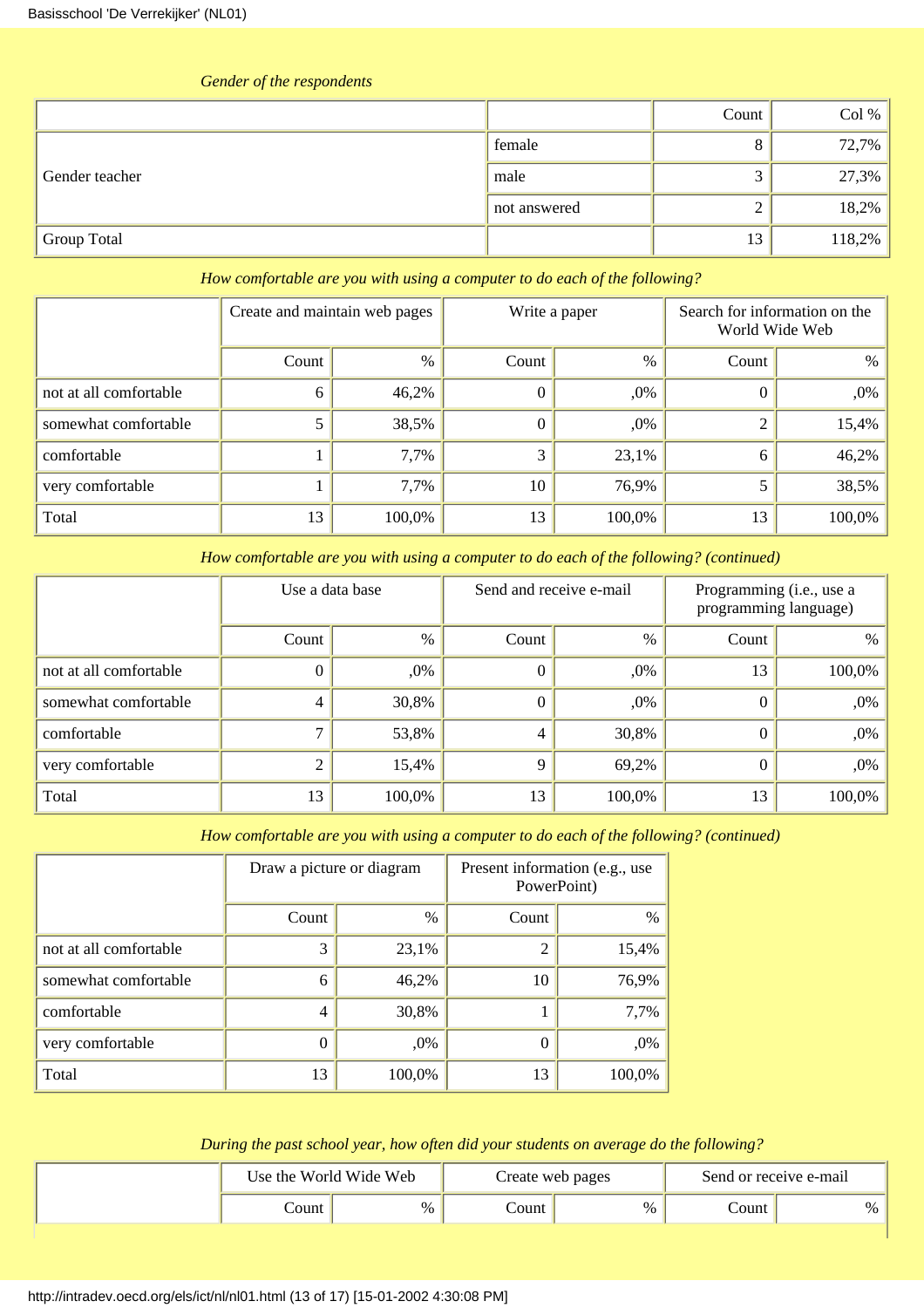#### Basisschool 'De Verrekijker' (NL01)

| never                    |    | 30,8%  |    | 46,2%  |    | $53,8\%$ |
|--------------------------|----|--------|----|--------|----|----------|
| a few times              |    | 23,1%  |    | 7,7%   |    | $15,4\%$ |
| several times each month |    | 46,2%  |    | 46,2%  |    | 30,8%    |
| several times each week  |    | ,0%    |    | ,0%    |    | ,0%      |
| Total                    | 13 | 100,0% | 13 | 100,0% | 13 | 100,0%   |

*During the past school year, how often did your students on average do the following? (continued)*

|                          | Use a word processing program |        | Use a computer to play games |        | Use a spreadsheet |        |
|--------------------------|-------------------------------|--------|------------------------------|--------|-------------------|--------|
|                          | Count                         | $\%$   | Count                        | $\%$   | Count             | $\%$   |
| never                    |                               | 41,7%  | 2                            | 15,4%  | 11                | 84,6%  |
| a few times              | 0                             | ,0%    | −                            | 53,8%  |                   | 7,7%   |
| several times each month |                               | 58,3%  | 3                            | 23,1%  | $\theta$          | ,0%    |
| several times each week  |                               | ,0%    |                              | 7,7%   |                   | 7,7%   |
| Total                    | 12                            | 100,0% | 13                           | 100,0% | 13                | 100,0% |

*During the past school year, how often did your students on average do the following? (continued)*

|                          | Use a graphics program |        | Join in an on-line forum or chat<br>room |        | Use a presentation program<br>(e.g., PowerPoint) |        |
|--------------------------|------------------------|--------|------------------------------------------|--------|--------------------------------------------------|--------|
|                          | Count                  | $\%$   | Count                                    | $\%$   | Count                                            | $\%$   |
| never                    | 10                     | 76,9%  | 12                                       | 92,3%  | 13                                               | 100,0% |
| a few times              | 3                      | 23,1%  |                                          | 7,7%   | O                                                | ,0%    |
| several times each month |                        | ,0%    | $_{0}$                                   | $,0\%$ | 0                                                | ,0%    |
| several times each week  |                        | ,0%    | 0                                        | ,0%    | $_{0}$                                           | ,0%    |
| Total                    | 13                     | 100,0% | 13                                       | 100,0% | 13                                               | 100,0% |

*During the past school year, how often did your students on average do the following? (continued)*

|                          | Use an instructional program<br>(including simulations) |        | Other computer uses |        |
|--------------------------|---------------------------------------------------------|--------|---------------------|--------|
|                          | Count                                                   | %      | Count               | $\%$   |
| never                    | $\overline{c}$                                          | 15,4%  | 5                   | 83,3%  |
| a few times              | 4                                                       | 30,8%  |                     | 16,7%  |
| several times each month | 5                                                       | 38,5%  | 0                   | ,0%    |
| several times each week  | 2                                                       | 15,4%  | 0                   | ,0%    |
| Total                    | 13                                                      | 100,0% | 6                   | 100,0% |

## *Rating the ability to use a computer*

|                                                    |      | Count | Col %    |
|----------------------------------------------------|------|-------|----------|
|                                                    | poor |       | $,0\%$ / |
| How would you rate your ability to use a computer? | fair | 10    | 76,9%    |
|                                                    | good |       | $23,1\%$ |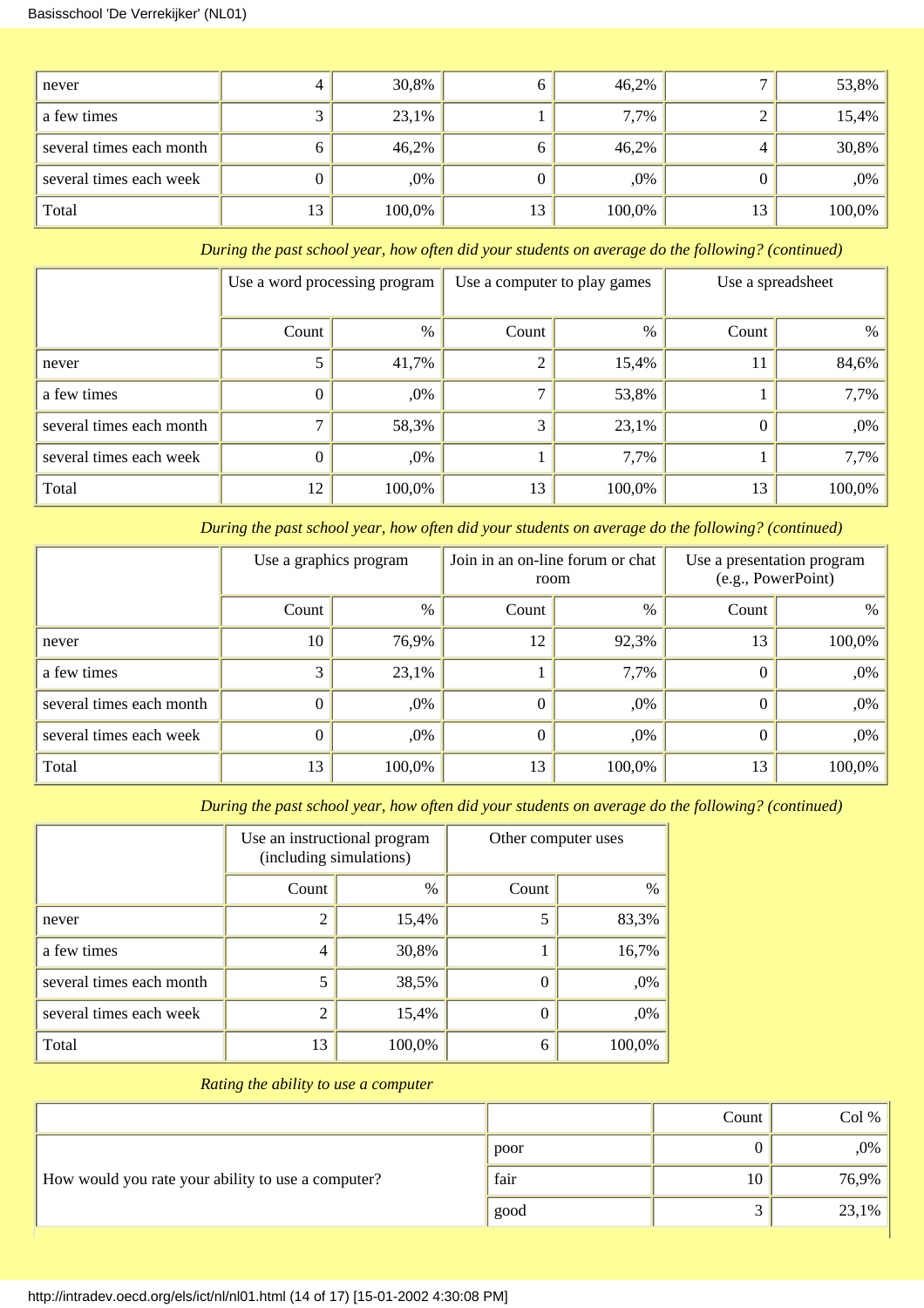| $\sim$<br>Group<br>Total<br>. |  | $\overline{\phantom{a}}$<br><b>. .</b><br>$-$ | 100.0% |
|-------------------------------|--|-----------------------------------------------|--------|
|-------------------------------|--|-----------------------------------------------|--------|

| Based on experiences or polices from the last school year |                        |                               |                                                   |                           |  |  |  |
|-----------------------------------------------------------|------------------------|-------------------------------|---------------------------------------------------|---------------------------|--|--|--|
|                                                           | evaluated for grading? | Was student computer use ever | Did you create or modify a<br>classes you taught? | Web site with any of your |  |  |  |
|                                                           | Count                  | $\%$                          | Count                                             | $\%$                      |  |  |  |
| no                                                        | 11                     | 91.7%                         | 6                                                 | 46,2%                     |  |  |  |
| yes                                                       |                        | 8,3%                          |                                                   | 53,8%                     |  |  |  |
| Total                                                     | 12                     | 100,0%                        | 13                                                | 100,0%                    |  |  |  |

|             | What portion of the computer<br>use in your classes was directly<br>related to the course content? |        | What portion of the computer<br>use that you assigned was done<br>by students individually? |        |  |
|-------------|----------------------------------------------------------------------------------------------------|--------|---------------------------------------------------------------------------------------------|--------|--|
|             | Count                                                                                              | $\%$   | Count                                                                                       | $\%$   |  |
| very little |                                                                                                    | 7,7%   | $\overline{2}$                                                                              | 16,7%  |  |
| some        | 9                                                                                                  | 69,2%  | $\overline{2}$                                                                              | 16,7%  |  |
| most        | 3                                                                                                  | 23,1%  | 8                                                                                           | 66,7%  |  |
| all         | $\boldsymbol{0}$                                                                                   | ,0%    | 0                                                                                           | ,0%    |  |
| Total       | 13                                                                                                 | 100,0% | 12                                                                                          | 100,0% |  |

*Based on experiences or polices from the last school year (continued)*

*Based on experiences or polices from the last school year (continued)*

|                       | If you assigned World Wide<br>Web searching, how much<br>freedom did you allow? |        |  |
|-----------------------|---------------------------------------------------------------------------------|--------|--|
|                       | Count                                                                           | %      |  |
| designated sites only | 6                                                                               | 75,0%  |  |
| some restrictions     | 2                                                                               | 25,0%  |  |
| no restrictions       |                                                                                 | $.0\%$ |  |
| Total                 | 8                                                                               | 100,0% |  |

|                          | How often did you use a<br>computer at home for preparing<br>for teaching? |        |  |
|--------------------------|----------------------------------------------------------------------------|--------|--|
|                          | Count                                                                      | $\%$   |  |
| never                    |                                                                            | ,0%    |  |
| a few times              | 3                                                                          | 23,1%  |  |
| several times each month |                                                                            | 7,7%   |  |
| several times each week  | 9                                                                          | 69,2%  |  |
| Total                    | 13                                                                         | 100,0% |  |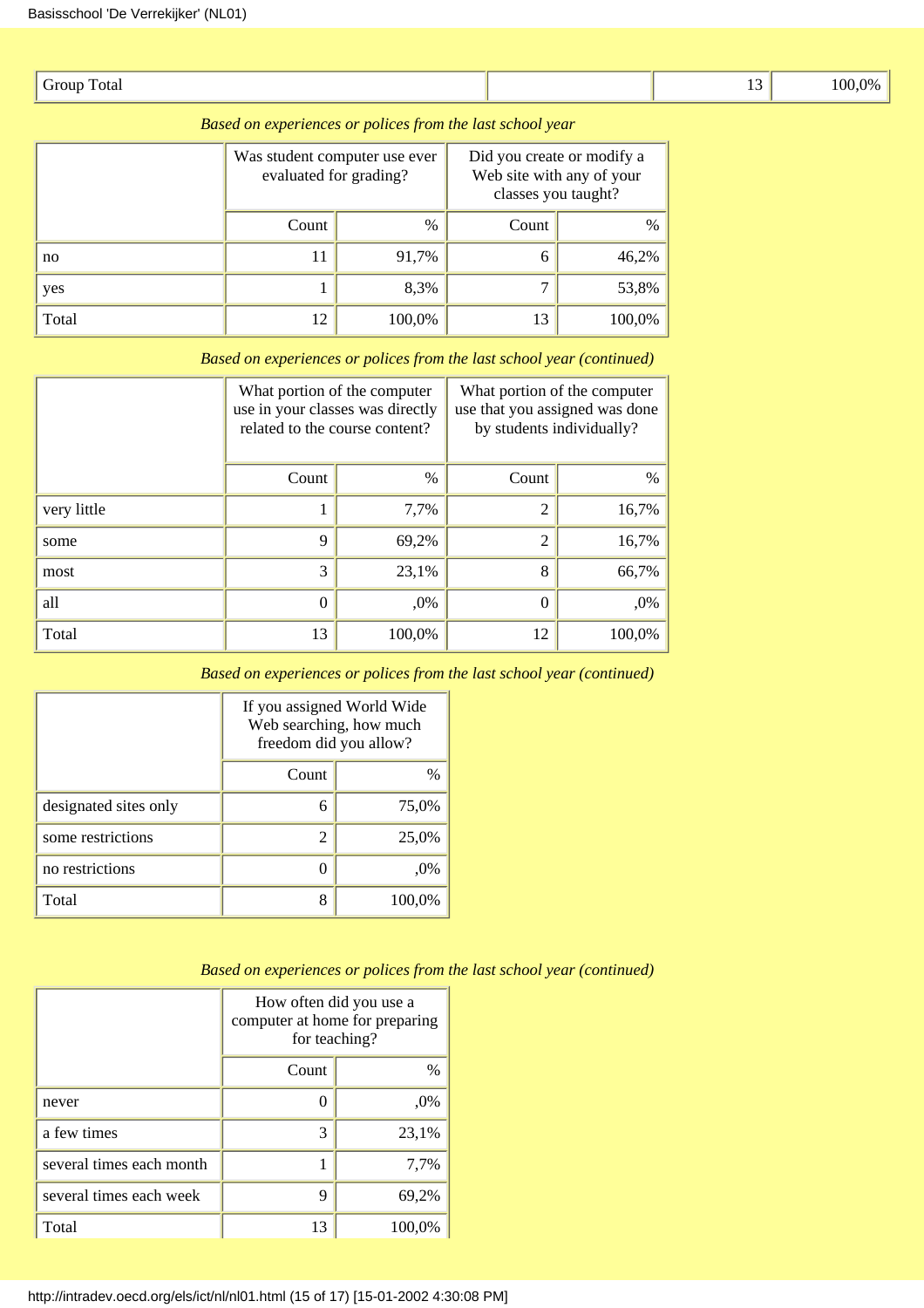| Based on experiences or polices from the last school year (continued) |                                                                                                |               |                                                                                  |        |  |  |
|-----------------------------------------------------------------------|------------------------------------------------------------------------------------------------|---------------|----------------------------------------------------------------------------------|--------|--|--|
|                                                                       | Did you participate as a student<br>or instructor in a virtual course<br>through the Internet? |               | Did you involve your students<br>in collaborative learning over<br>the Internet? |        |  |  |
|                                                                       | Count                                                                                          | $\frac{0}{0}$ | Count                                                                            | $\%$   |  |  |
| no                                                                    | 13                                                                                             | 100,0%        | 12                                                                               | 92,3%  |  |  |
| yes                                                                   |                                                                                                | ,0%           |                                                                                  | 7,7%   |  |  |
| Total                                                                 | 13                                                                                             | 100,0%        | 13                                                                               | 100,0% |  |  |

# *Using technology to collaborate*

|                                                              |     | Count | Col %    |
|--------------------------------------------------------------|-----|-------|----------|
| Are you using technology to collaborate with other teachers? | no  |       | $69,2\%$ |
|                                                              | yes |       | $30,8\%$ |
| <b>Group Total</b>                                           |     | 13    | 100,0%   |

*Sending e-mails each day on average*

|                                                        |              | Count | Col %  |
|--------------------------------------------------------|--------------|-------|--------|
|                                                        | none         |       | 7,7%   |
| How many e-mail messages total do you send each day on | $1 - 5$      | 12    | 92,3%  |
| average?                                               | $6 - 11$     | 0     | ,0%    |
|                                                        | more than 12 |       | ,0%    |
| <b>Group Total</b>                                     |              | 13    | 100,0% |

# *Have you ever done the following?*

|       | Made changes to a computer's<br>hardware |        | Updated an application<br>program (word processor,<br>graphics program) |        | Recovered a damaged file |        |
|-------|------------------------------------------|--------|-------------------------------------------------------------------------|--------|--------------------------|--------|
|       | Count                                    | $\%$   | Count                                                                   | $\%$   | Count                    | $\%$   |
| no    | 13                                       | 100,0% |                                                                         | 38,5%  |                          | 61,5%  |
| yes   |                                          | ,0%    | 8                                                                       | 61,5%  |                          | 38,5%  |
| Total | 13                                       | 100,0% | 13                                                                      | 100,0% | 13                       | 100,0% |

# *Have you ever done the following? (continued)*

|       | Created a web site |        | Developed a data base |        |
|-------|--------------------|--------|-----------------------|--------|
|       | Count              | $\%$   | Count                 | $\%$   |
| no    | O                  | 46,2%  | Ō                     | 61,5%  |
| yes   |                    | 53,8%  |                       | 38,5%  |
| Total | 13                 | 100,0% | 13                    | 100,0% |

[Back](#page-0-0)